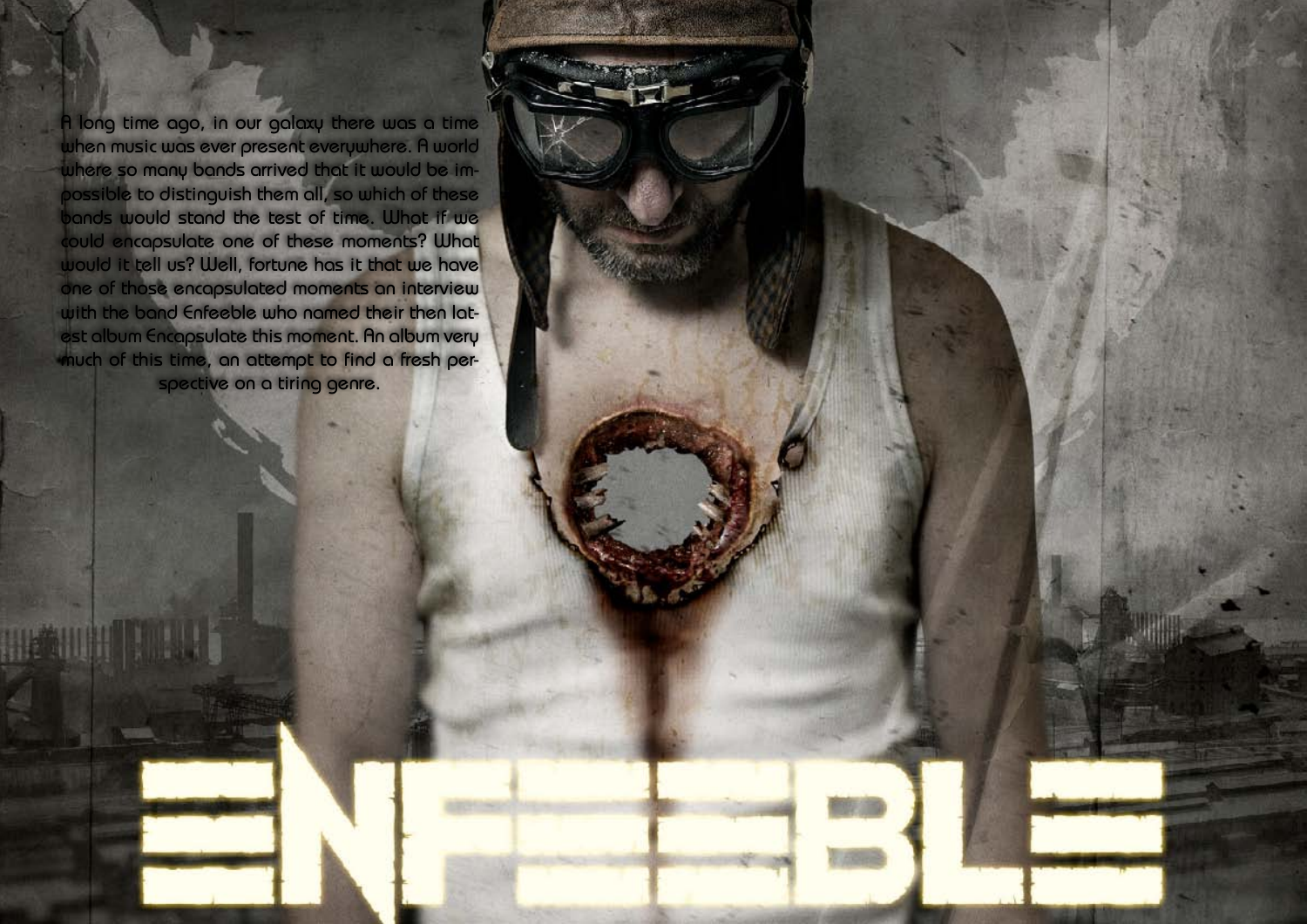



written by daniel källmalm published on 14/6-2014 photos: enfeeble press photos

- We are Luke (Vox&Guitar), Baal (Guitar&Backings), Klaus (Bass) and Chris (Drums).

Quickly and easily told – that's it!

from the Canaanite deity Baal mentioned in the Hebrew Bible as the primary god of the Phoenicians. This guy is also one of the system lords of the Goa'uld in Stargate SG-1 and is the longest running villain of the Stargate Series. Sounds like a bad guy although he seems to be inspired by Salad Fingers and anything else by English filmmaker and animator David Firth who is less of a bad guy.

That is Enfeeble who claim to be four guys with heart and instruments from the north of Germany. One is called Baal who is known as one of the seven princes of Hell. The name is drawn everyday life and is able to write which according to the Oxford

Vocalist Luke is inspired by

whole stories just because he had seen something unusual. And they are a band that according to themselves everyone should know, at least when said in an ironic way. But what should we all know about this band?

- We write and perform music that we love ourselves. We are always looking for people that we can infect with this love.

A brutal love that goes directly into your ears much like the reason for their name Enfeeble

Thesaurus means Weaken, debilitate and synonyms of those words. It was in the dictionary where the band found the name as well.

- We often hear, that the crowd was totally wrecked after our shows. So we searched a bit in an english dictionary and found this word. The child needs a name – here it is.

## **Encapsulate this Moment**

"Too Ugly to Show it!" was the title of the debut album by these guys, according to 'Encyclopaedia Metallum' it was made under the name Enfeeble but according to the band it is their first with cast and name. Wether or not the debut was under their first name which was The Thrashcans, "Encapsulate This Moment" is the second album by these guys.

- It's completely different from the first album. Much less Punkrock. Much more Metal. We get-

ting closer to our sound. We guess the next one (in 2015) will be more killer than this one.

The title was the idea of Baal, it can be seen to be a call to live in the now and don't think about the world around you.

- Just for a moment. Forget about everything and just listen to the music. From the idea we created the title of the album "Encapsulate This Moment".

If we compare this album to the debut album it is a completely different piece of music, everyth-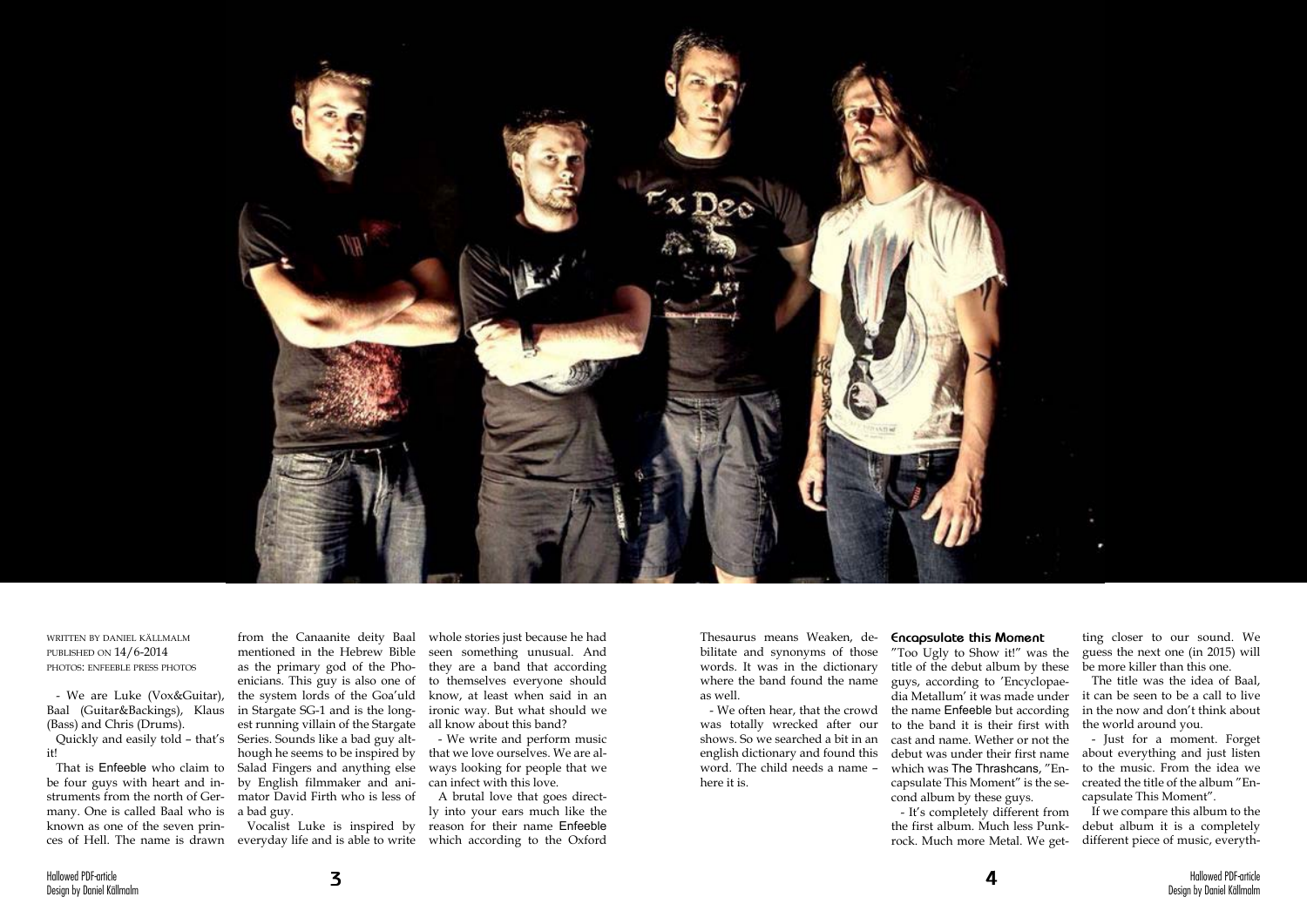Hallowed PDF-article Design by Daniel Källmalm **5**



ing about it is different from the **Reactions and tour** debut album.

much more power and a better production. We have found our it.

prove for their upcoming works. that they are not dissatisfied with viewers. encapsulate this moment.

would do differently now.

Already looking for the future and aware of elements to impro ve, that is a sign of true creative minds but before we look ahead, let us encapsulate the moment of this album a little bit more. What about favourite songs, our revie wer liked the opening pair and the band's favourite songs?

- Different band, different style, album then? Our review was new style. Now we can build on negative. When reviewing the Saying that they can build on too many reviews so what about it and are sure that they will im- the reaction then? Well, it seems At the same time they assure me a bit of a sensitive note to the re-How about the reaction to the positive and it would be strange had the band's fans been very album the research didn't yield as though the word metalcore is

- Of course we are proud of it 'cause they like that we are not but there are so many things we an average metalcore band. But - Some reviews are very good, some really hate us. I guess it's just because they reading the word metalcore and expect something totally different.

- Maybe it's *A Million Voices*, be cause the song is really complex in itself and it's alway fun to play it. But also *As We Were Like Sha dows* 'cause it has a personal story and Luke has sung it so fucking beautiful that Baal was crying in the studio.

the ending tracks but what about mixed and sales hasn't been that Expectation can of course be hard to manage at times, that is why reviewers should really leave expectations behind when reviewing an album. Reactions impressive according to the band who believes they need to get out on the road and play their music in front of their fans who seem to like the album.

That song is amongst the fa vourites of our reviewer as well, so it seems to be a good song. But when I ask about what they are most pleased with about the al bum it is not that song but the art work and that they have put that first chapter behind them and can focus on the next.

But a tour is difficult to put in place without experience, they do have some shows planned but no tours but if you know a boo ker or band who needs a support act can help you could let them know. Sweden seems to be an attractive place for them as Baal's guitar teacher apparently lives in Gothenburg.

If you do visit a show with En feeble you will hear something powerful, something that is hard to put on a CD or a music file.

- You could say we are defi nitely more a live than a studio band. We love to play with the